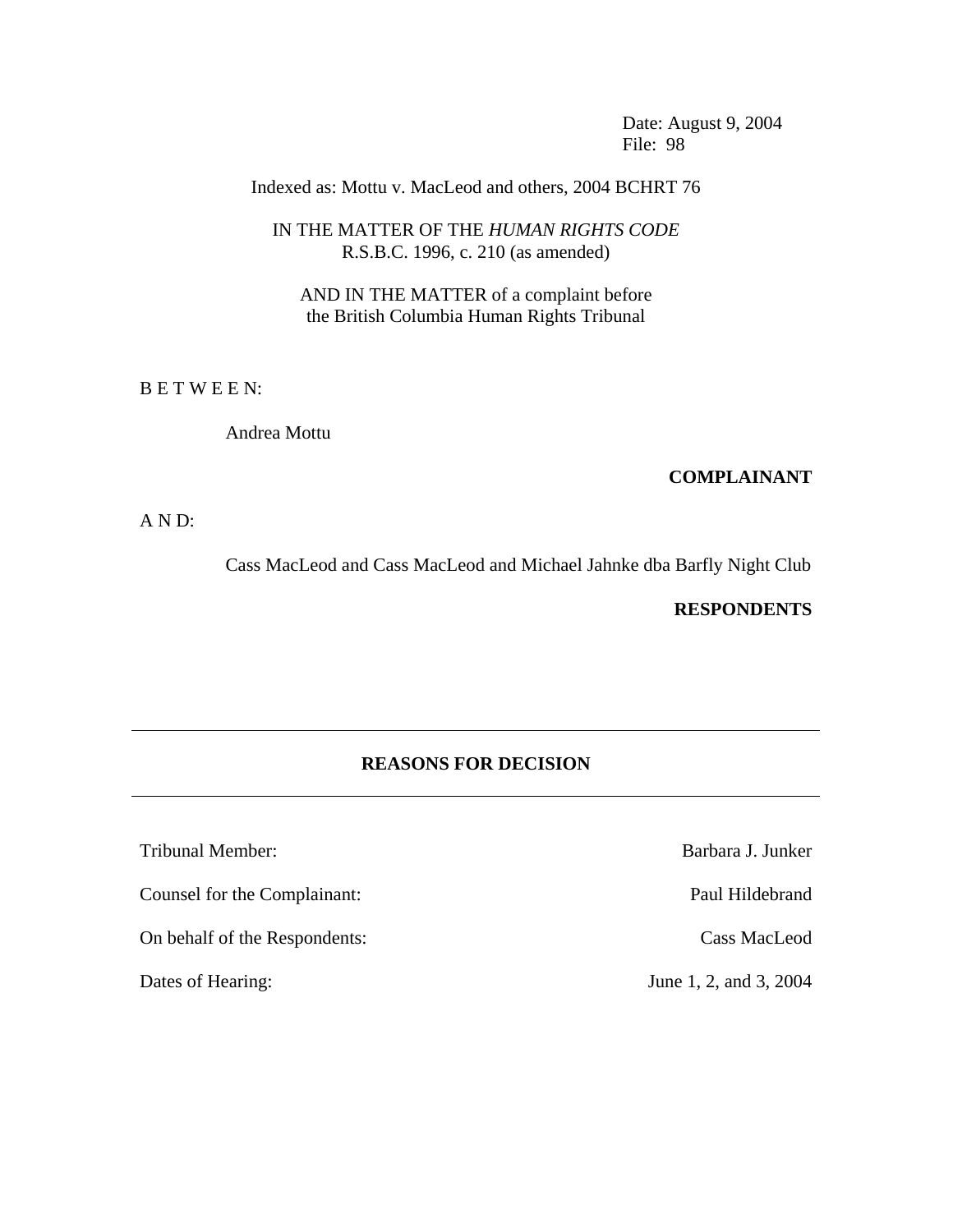### **I INTRODUCTION**

[1] Andrea Mottu alleges that Cass MacLeod and Cass MacLeod and Michael Jahnke doing business as the Barfly Night Club (the "nightclub") discriminated against her in the terms and conditions of her employment because of her sex including sexual harassment, contrary to s. 13(1)(b) of the *Human Rights Code*.

[2] The witnesses for the complainant were: Sarina Perneel, Mark Lavallee, Rod Hickman and Ms. Mottu. The witnesses for the respondents were: Carey-Ann Pershick, Jason MacLeod and Cass MacLeod. Cass MacLeod is part owner of the nightclub.

### **II FINDINGS OF FACT**

[3] In making my findings of fact, I was not called upon to address the credibility of the witnesses because there was no significant variation in the evidence and as a result the facts on which I base my decision.

#### *Ms. Mottu's Regular Job*

[4] Ms. Mottu commenced part-time employment at the nightclub in March 2000 when she was 21 years of age. The work at the nightclub provided her main source of income, but she also had a part-time job at a tanning salon. Ms. Mottu's regular shifts were four hours on Friday night and five hours on Saturday night. The nightclub posts the staff shifts on a weekly schedule.

[5] Ms. Mottu's hourly wage rate was \$11.87 per hour, but the main source of her earnings at the nightclub was her tips which amounted to \$50.00 to \$100.00 on Friday and \$100.00 to \$150.00 on Saturday.

[6] Ms. Mottu's job at the nightclub entailed selling drinks from the "beer barrel" near the front door. The beer barrel is about four to five feet in diameter and is filled with ice and different kinds of beer, usually Kokanee, Corona, Budweiser, and Smirnoff Ice. The beer barrel is located about ten feet from the front door where customers enter and can see Ms. Mottu.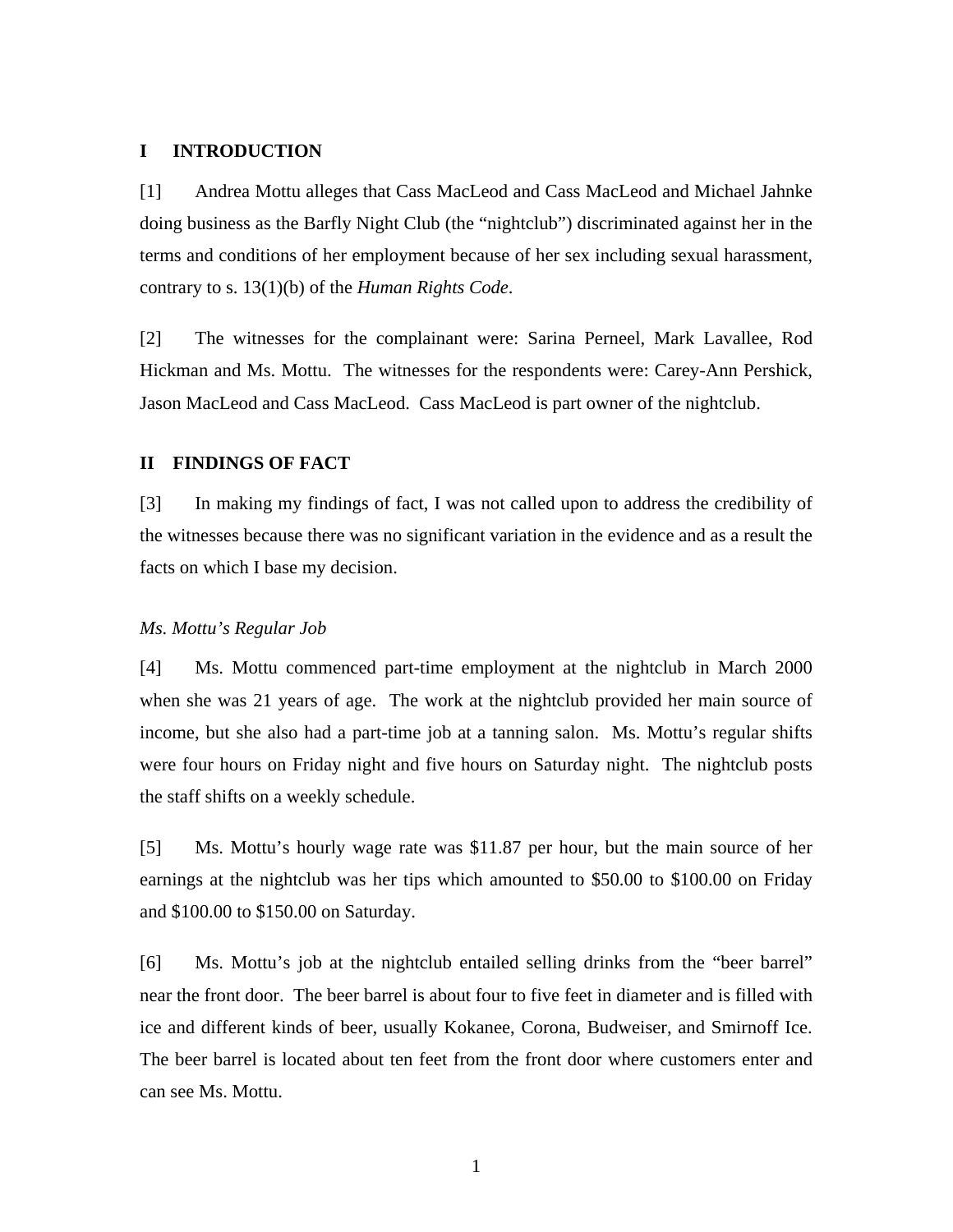[7] The standard work attire at the nightclub was a black top and skirt or pants. Ms. Mottu enjoyed her job and had received no complaints about her performance. Ms. Pershick, head server, said she was "an awesome employee" and probably the best beer barrel server.

#### *The BCIT Fundraiser*

[8] On Thursday, April 12, 2001, BCIT held its annual fundraiser at the nightclub. The fundraiser had a beach theme. Since the event was sold out, it was going to be a busy night and therefore the nightclub scheduled extra staff. On Saturday, April 7, 2001, Ms. Mottu noted that she was scheduled to work on the fundraiser doing her usual job at the beer barrel. On that same day, she spoke with Ms. Pershick who said it was a Hawaiian event and Ms. Mottu understood she could wear a Hawaiian dress. The previous year she wore a tank top and capri pants.

[9] Mr. MacLeod asked each group of staff members, subject to approval, to come up with a consistent "costume" or apparel for the evening. Ms. Pershick and the regular Thursday night servers met on Saturday, April  $7<sup>th</sup>$  and decided that they would wear bikini tops and sarongs or surfer shorts. The bartenders chose to wear Hawaiian shirts and shorts; the door staff chose Hawaiian shirts and khaki pants. The coat check staff chose to wear tank tops and skirts.

[10] Ms. Mottu was not aware of the meeting with the Thursday staff servers or what the staff had decided to wear. On Wednesday, April 11, 2001, Mr. MacLeod telephoned Ms. Perneel, another server, and Ms. Mottu to advise them of the dress code for the BCIT event. He told them that they could choose to work the shift and wear the attire, which included a bikini top, or not work the shift, and not be paid. Ms. Perneel declined to work the shift and was not paid.

[11] Mr. MacLeod reached Ms. Mottu by paging her and she returned his call. He said that the servers were to wear bikini tops. Ms. Mottu said she had no problem with that as long as she could wear a summer dress over top. Mr. MacLeod advised her that he wanted all the servers dressed the same way, wearing bikini tops, and if she had a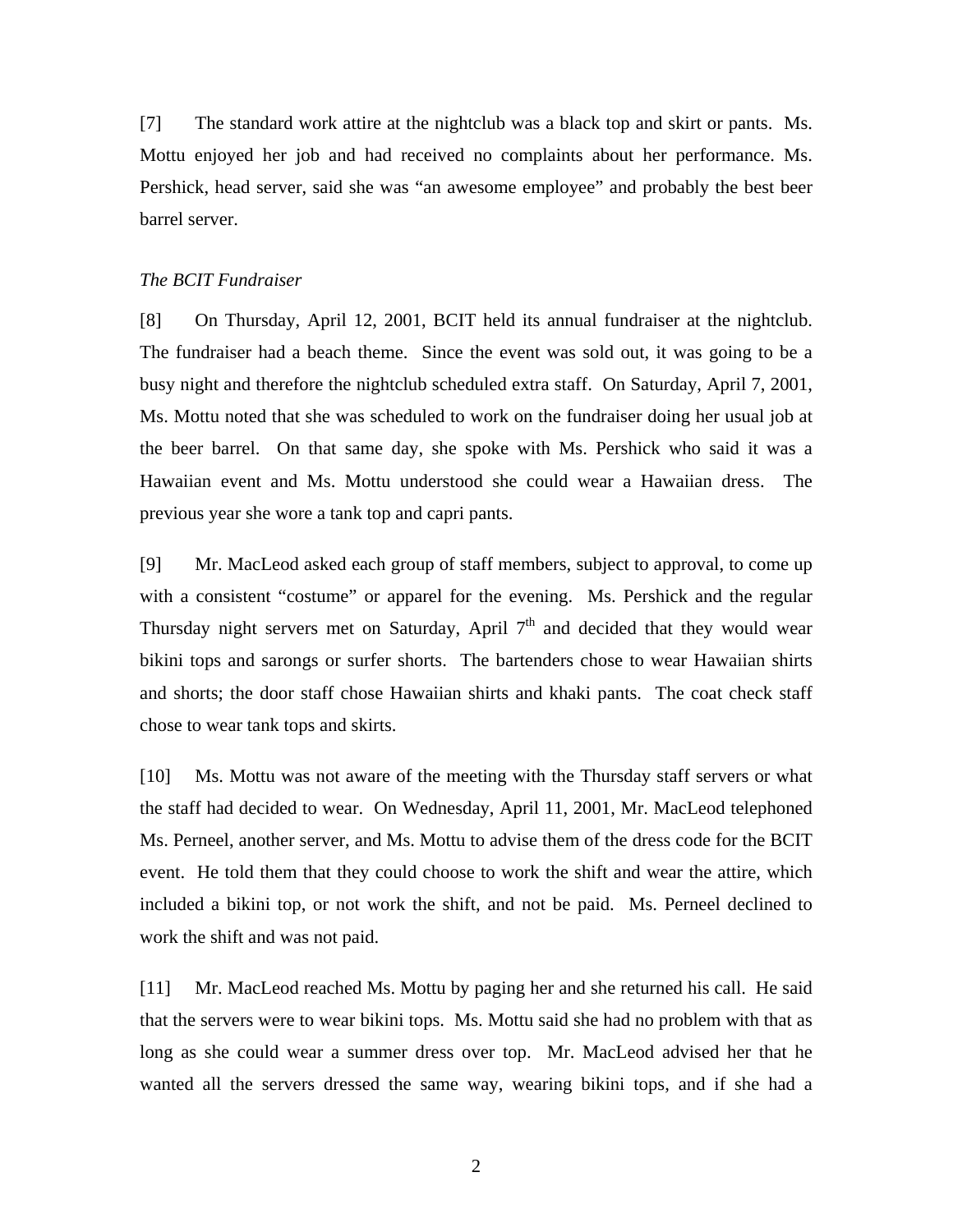problem with that, he would find someone else to work the shift. Ms. Mottu told Mr. MacLeod that she would phone him back. Ms. Mottu phoned Mr. MacLeod back and told him she would work the shift. She made that decision because she did not want to lose the shift where she knew she would earn a lot of tips, as she had the year before.

[12] Ms. Mottu then phoned her union to find out whether she could be compelled to wear the prescribed dress code for the BCIT event. Her union representative, Kevin Smyth, advised her that she did not have to and that he would phone Mr. MacLeod. Mr. Smyth phoned Mr. MacLeod and left a message saying that he was calling about the dress code. Ms. Mottu also phoned the Human Rights Commission which advised her to start documenting events.

[13] On April  $12<sup>th</sup>$ , Ms. Mottu dressed in layers, with a bikini top underneath, a tank top, and then a sweater over that. She also wore a skort. Ms. Mottu planned to leave her sweater on unless she got too hot. Her purpose was to make a point with Mr. MacLeod that the bikini top was not appropriate. Ms. Pershick was dressed in a bikini top and surfer shorts, and over that for the beginning of her shift, a white zip up sweater because she was cold. Other servers had tank tops over their bikini tops at the start of their shift.

[14] Ms. Mottu arrived at work her usual 15 to 20 minutes before her shift. Instead of the usual friendly greeting from Mr. MacLeod, he did not acknowledge her. In preparing the beer barrel for her shift, Josh Johnson, the porter, brought over the drinks she was to sell that night. He brought her a supply of Corona beer and Smirnoff Ice. Ms. Mottu had expected to be provided a supply of Canadian beer as that was the drink special that night and she often sold the drink special from the beer barrel. Ms. Mottu was concerned about the drink supplies she had received as they were more expensive than the drink special and she did not think she would sell as much and hence, would have fewer tips. Ms. Mottu asked Mr. MacLeod why she was not supplied with the drink special and he advised her that he was "trying something different". Ms. Mottu felt Mr. MacLeod was annoyed with her as he snapped his answer at her.

[15] In addition, Ms. Mottu alleges that all other staff had name tags and one was not made up for her. As it turns out, the regular Thursday staff had name tags associated with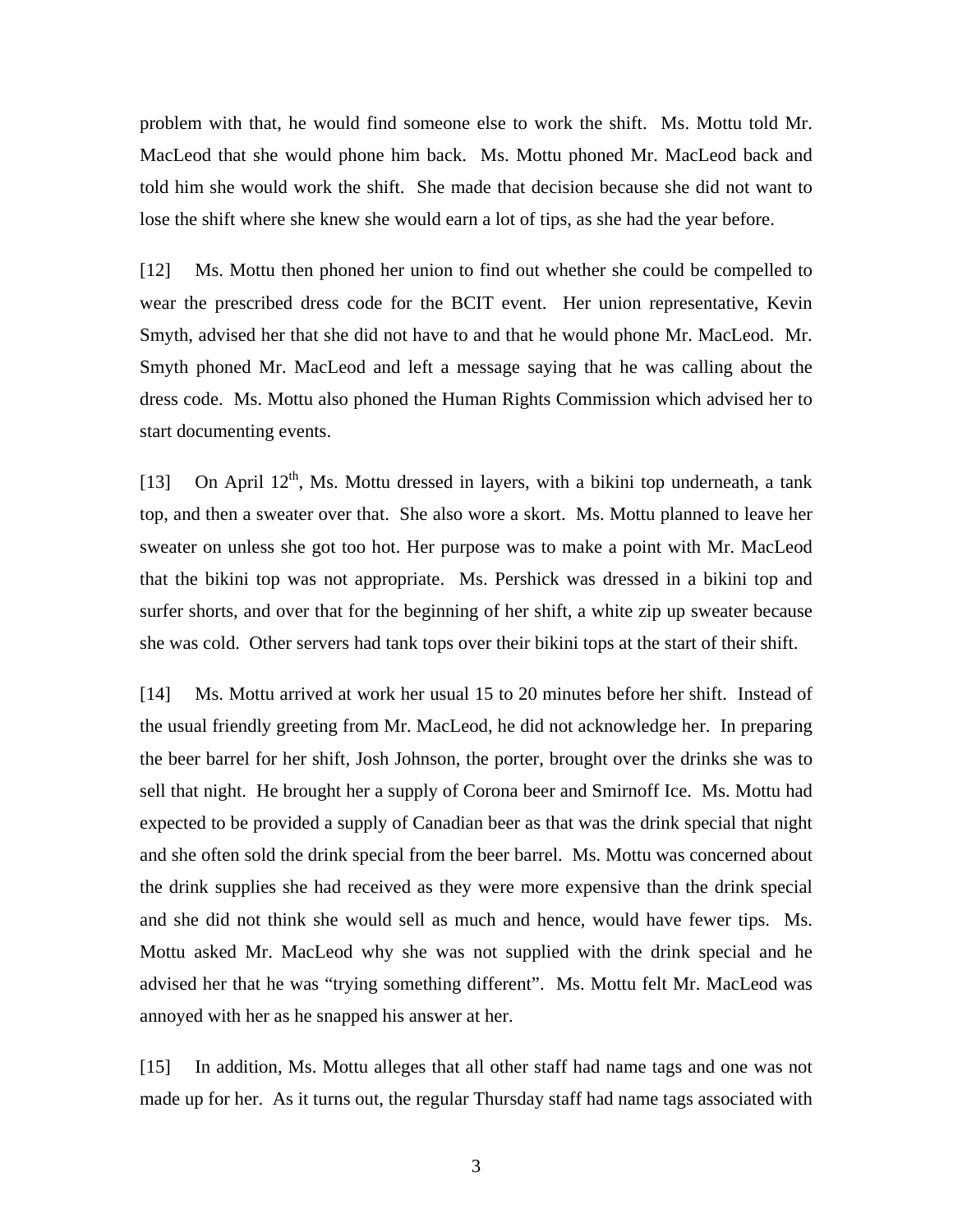a promotional event every Thursday and the extra staff called in to work the BCIT event did not have name tags. Nevertheless, at the time, Ms. Mottu thought she had been singled out.

[16] Ms. Mottu became upset at how she was being treated and went to the coat check room where she started to cry. She decided she could not work as she was too upset so told the head doorman, Trevor Johnson, that she was leaving and asked him to tell Mr. MacLeod.

[17] A replacement, "Kim", who does not normally work at the nightclub, was called in to work the beer barrel and she was allowed to sell the drink special.

### *Events After April 12, 2001*

[18] Ms. Mottu was scheduled to work her regular shifts on Friday and Saturday that week. About two hours before her scheduled shift on Friday, on the advice of her boyfriend, Mr. Hickman, she went to the nightclub to talk to Mr. MacLeod to apologize for leaving on Thursday and to explain that she felt she was being treated unfairly. Mr. MacLeod asked her why she called the union before speaking to him and said that he did not like working with someone who went to the union first before talking to him. Ms. Mottu took it from those comments that she had been fired. As a result, she did not report to work that evening. On Saturday, Mr. MacLeod called Ms. Mottu at approximately 8:45 p.m., 15 minutes before the start of her shift. He asked her if she was coming to work. Ms. Mottu replied she was not because she thought she had been fired. Mr. MacLeod advised Ms. Mottu that she was not fired and Ms. Mottu replied that she would be in to work. Ms. Mottu was late for work because she had to drive from her home in Richmond to the nightclub which is located in New Westminster. She arrived at about 9:15 or 9:20 p.m.

[19] As soon as Ms. Mottu arrived, Mr. MacLeod asked to see her in his office where he handed her two letters of warning. One was a reprimand for not arriving for her scheduled shift on Friday, April  $13<sup>th</sup>$ , and the other was a reprimand for not arriving on time for her shift that night.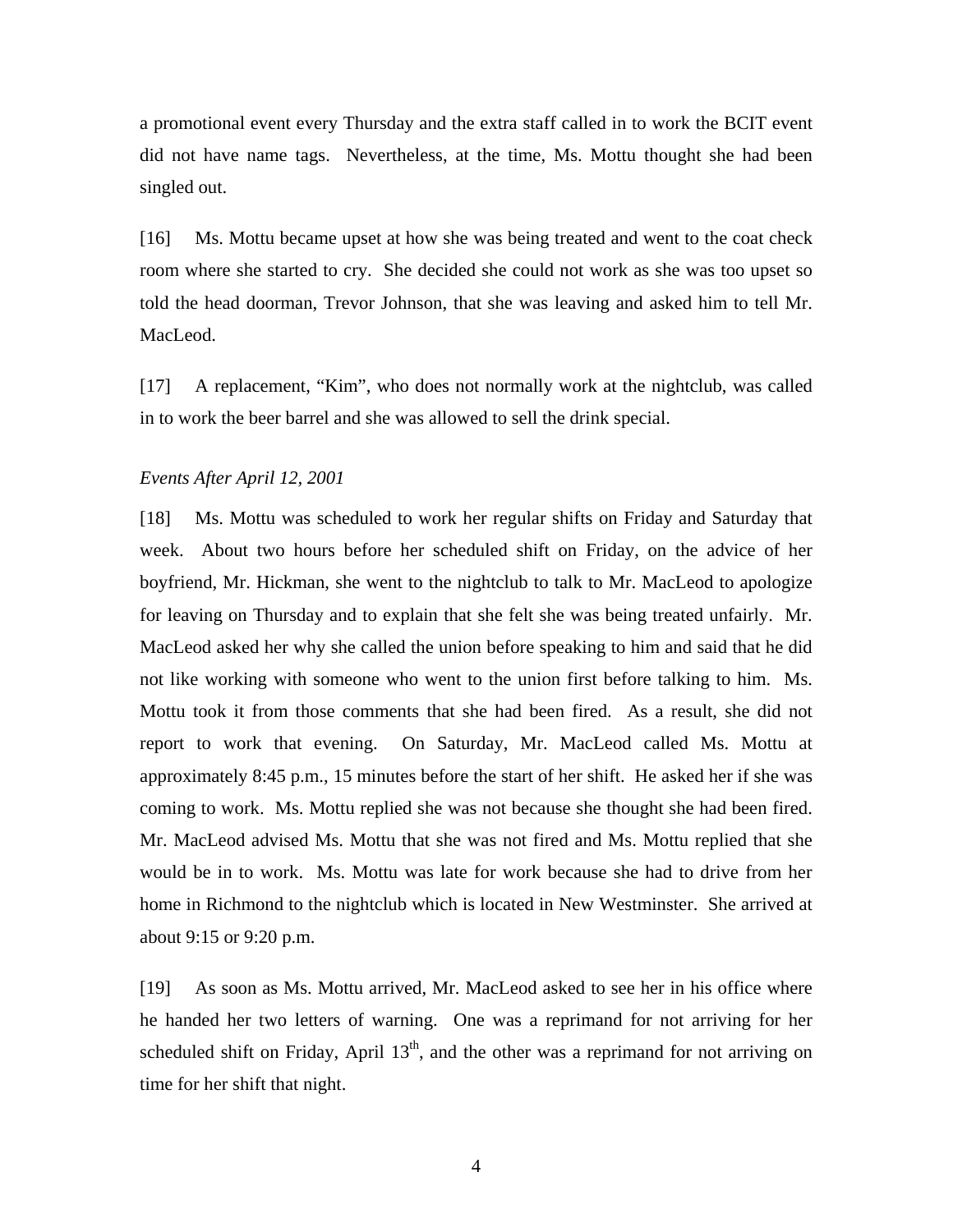[20] Another employee was working the beer barrel, so Ms. Mottu was given a bucket of ice and a supply of an unpopular, discontinued drink called Boomerang. The bucket was approximately two feet in height. Instead of being placed near the front door, Ms. Mottu was put in a dark corner at the rear of the nightclub with the ice bucket placed on a table.

[21] Ms. Mottu filed her complaint with the Human Rights Commission on April 16, 2001, citing the events of April  $12<sup>th</sup>$ ,  $13<sup>th</sup>$ , and  $14<sup>th</sup>$ . Ms. Mottu also went to the media and her story appeared in the Vancouver Sun and the Richmond Review. There was also television coverage. Mr. MacLeod testified that the media attention negatively affected the nightclub's business as there was a downturn in customers.

[22] Ms. Mottu continued to be relegated to the Boomerang bucket in the dark corner. She sold no drinks on April  $20<sup>th</sup>$ , her next shift, and maybe four but definitely under ten on April  $21^{st}$ . In the meantime, Ms. Pershick's sister operated the beer barrel. On April  $21<sup>st</sup>$ , Mr. MacLeod told Ms. Mottu that she could not sit down and wanted her standing for her five hour shift. That same night Jason MacLeod, a bartender at the nightclub and Mr. MacLeod's brother, approached Ms. Mottu and told her she was a "loser", that things would be better if she left, and that everyone on staff agreed with him. Ms. Mottu was very uncomfortable and intimidated by Jason MacLeod because he is large and over six feet tall.

[23] There was meeting scheduled with the union and the nightclub on Thursday, April 26, 2001, which Ms. Mottu expected Mr. MacLeod to attend. He did not attend, but instead, Andy Agnesini, a former manager at the nightclub, attended, arriving ½ hour late. The grievance was never resolved as the union advised Ms. Mottu to proceed with the human rights complaint first.

[24] The next shift schedule that was posted showed that Ms. Mottu's Friday shift was eliminated and her Saturday shift had been cut to four hours. Ms. Mottu therefore did not work the following Friday, but did work Saturday, April 28<sup>th</sup>. She sold some drinks to her boyfriend, his friends and some of the staff members, but again, less than ten. She received no significant tips.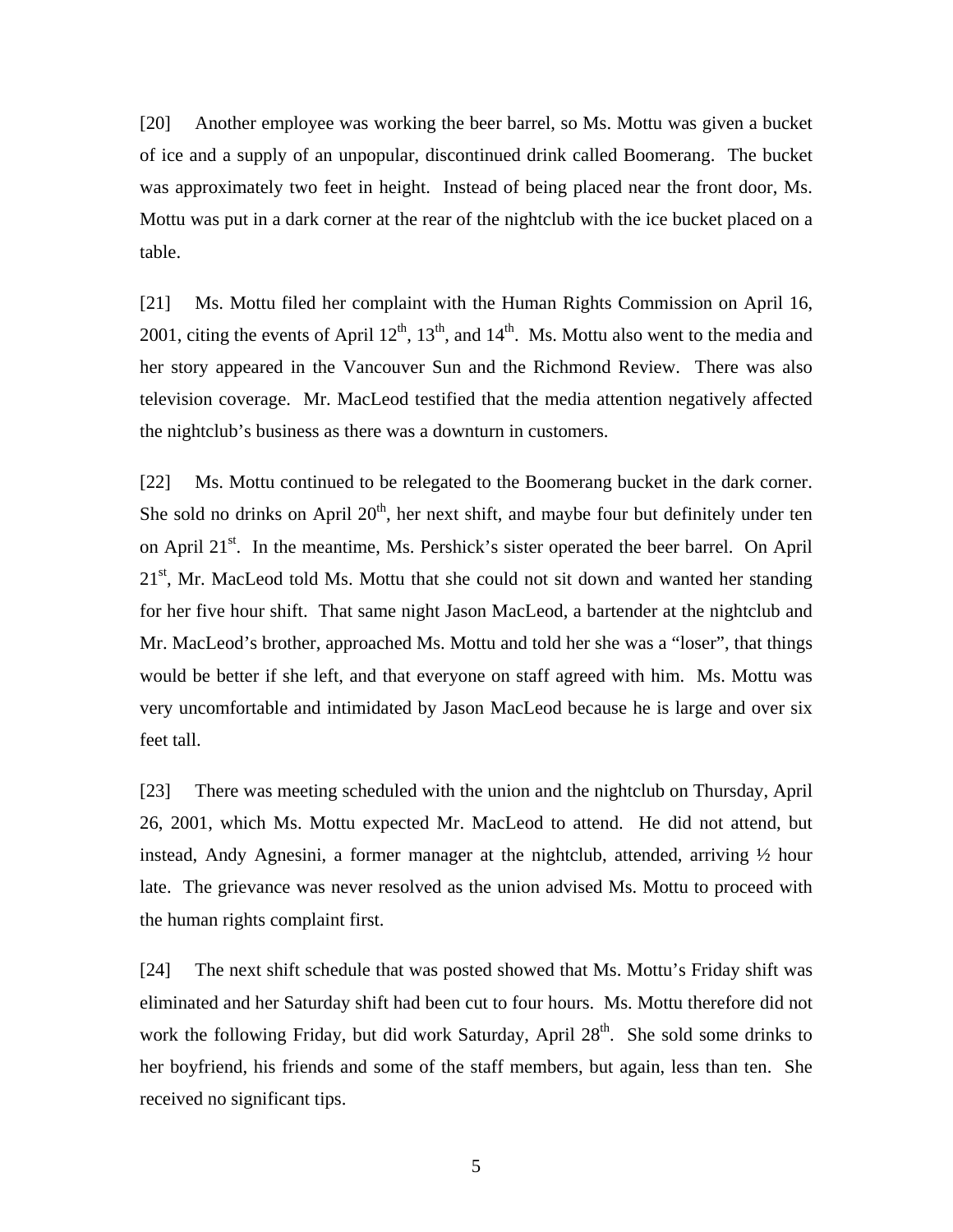[25] On May 5, 2001, Ms. Mottu again worked selling Boomerang. Mr. MacLeod approached her and told her that she could lose her job for going to the media. That night, Michael Jahnke, part owner in the nightclub, came to the nightclub, which he rarely does. He also approached Ms. Mottu and said that her union was not going to help her and that she had blown everything out of proportion. He also told her that the bikini top had just been a suggestion, to which Ms. Mottu replied it was not just a suggestion, but a requirement, and that he would not likely have been comfortable wearing a speedo. Mr. Jahnke also suggested that they try and reach a mutual settlement; that Ms. Mottu resign and they would give her a good reference. Ms. Mottu rejected the suggestion and responded by telling Mr. Jahnke she wanted her old position back. He said she would never get her old position back.

[26] Ms. Mottu worked again on May  $12^{th}$ , still selling Boomerang. Due to illness she was not able to work on Saturday, May 19, 2001. She phoned and left a message on the nightclub's answering machine which Mr. McLeod testified he never received. Ms. Mottu provided a medical certificate to the nightclub via facsimile on May 22, 2001, which advised she was not able to work due to medical reasons, and confirmed that she was unable to work on May  $19<sup>th</sup>$  due to illness. Ms. Mottu's doctor recommended she not continue working at the nightclub because she was upset, anxious and stressed out.

[27] Ms. Mottu did not return to work at the nightclub after that. She never received any formal documentation about her employment being terminated and she did not receive a record of employment. No-one replaced Ms. Mottu on the Boomerang bucket after she stopped working.

[28] Between filing her complaint and leaving the nightclub in May, Ms. Mottu parked some distance from the nightclub because she thought someone might do something to her car. During the events, she was an emotional mess; she thought she would lose her friends at work. After the events of April  $12<sup>th</sup>$ ,  $13<sup>th</sup>$  and  $14<sup>th</sup>$ , staff at work shied away from her because they did not want to be around someone who was not popular with the owners. There was general tension as well in the workplace after Ms. Mottu reported the events to the media.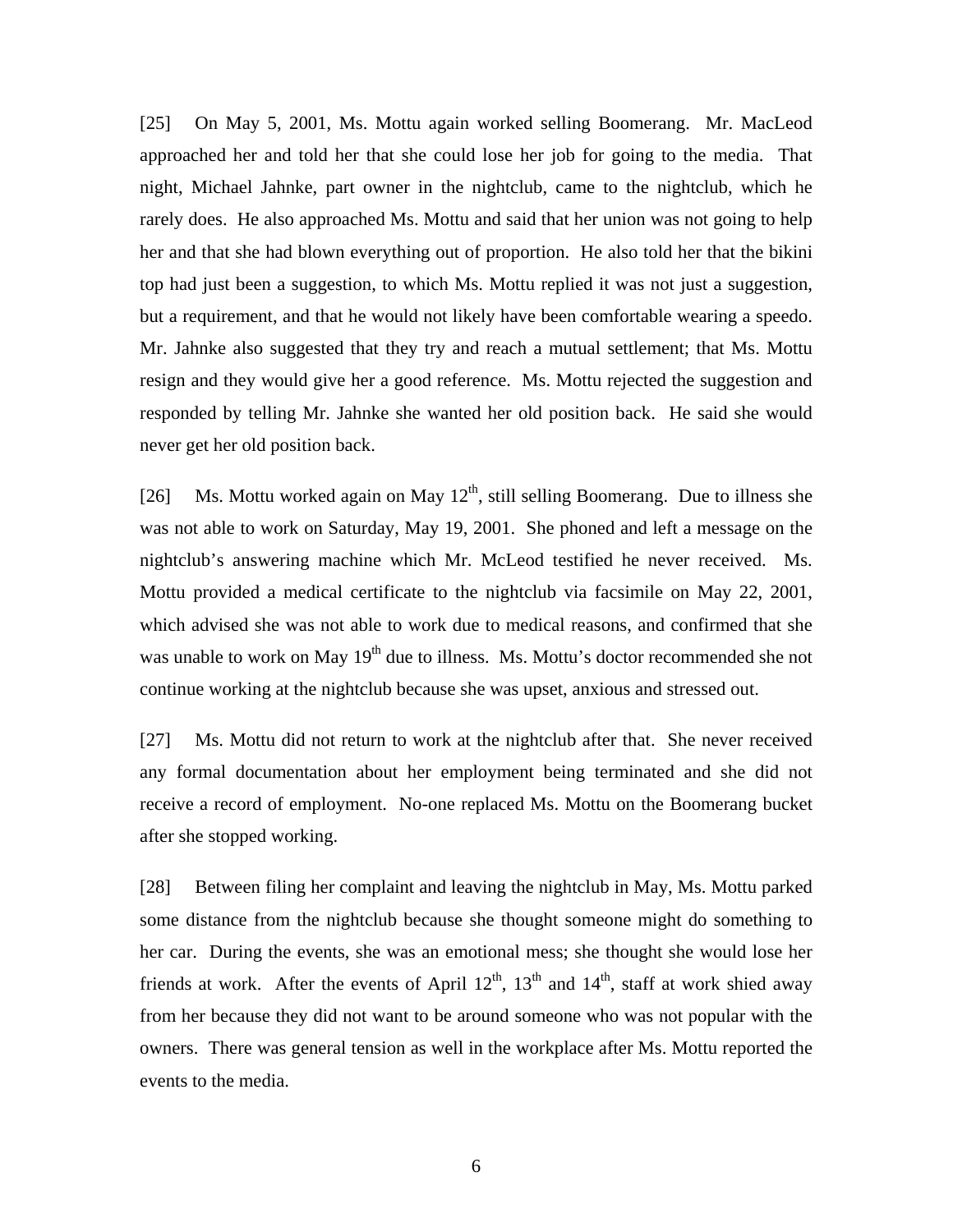[29] Ms. Mottu started looking for work in July and concentrated on looking for fulltime work as a receptionist. Ms. Mottu continued her work at the tanning salon until she found a receptionist position in a law firm in September 2001. Ms. Mottu learned other duties in order to be a legal secretary, such as conveyancing and accounting. At the time of the hearing Ms. Mottu had changed law firms and was working as a legal secretary.

### **III ARGUMENT**

[30] Ms. Mottu argues that it was clear that if she wanted to work the April  $12<sup>th</sup>$  shift she had to wear a bikini top. When she resisted and phoned the union, Mr. MacLeod was angry. When Ms. Mottu attempted to resolve the issues with Mr. MacLeod on April  $13<sup>th</sup>$ ; she was bluntly rebuffed. Following that, when she returned to work, the nightclub retaliated against her. In the end, she was forced to leave her employment. In support of her argument that this constitutes discrimination on the basis of sex, including sexual harassment, and that she is entitled to damages, Ms. Mottu relies on the following cases: *Worrall (Madsen)* v. *Boca Homes Ltd. dba Monogram Building and Design and Michael Brealey* (B.C.H.R.T.) (July 3, 1998); *Fernandes* v. *Multisn Movies Ltd. and Suresh Jogia* (B.C.H.R.T.) (September 2, 1998); *Lanteigne* v. *Sam's Sports Bar Limited dba G. G. Sports Bar* (B.C.H.R.T.) (July 23, 1998); *Haynes* v. *Coltart* (B.C.H.R.T.) (October 19, 1998); and, *Gyger* v. *A. A. Ecologica Ltd.* (B.C.H.R.T.) (September 2, 1998).

[31] The respondents say that Ms. Mottu was never discriminated against on the basis of her sex. Rather, she provoked the conflict with them. She has never been terminated from the nightclub and a job was available to her. They say the reason she was moved away from the front of the nightclub is that they did not want a disgruntled employee that had been in the media, greeting customers. The respondents argue that this is not a "bikini top" issue; rather, this is a case of a staff member trying to cause a fight with management.

### **IV ANALYSIS AND DECISION**

[32] Discrimination in employment on the basis of sex is prohibited under s. 13 of the *Code*. Pursuant to s. 13(1)(b), a person must not discriminate against a person regarding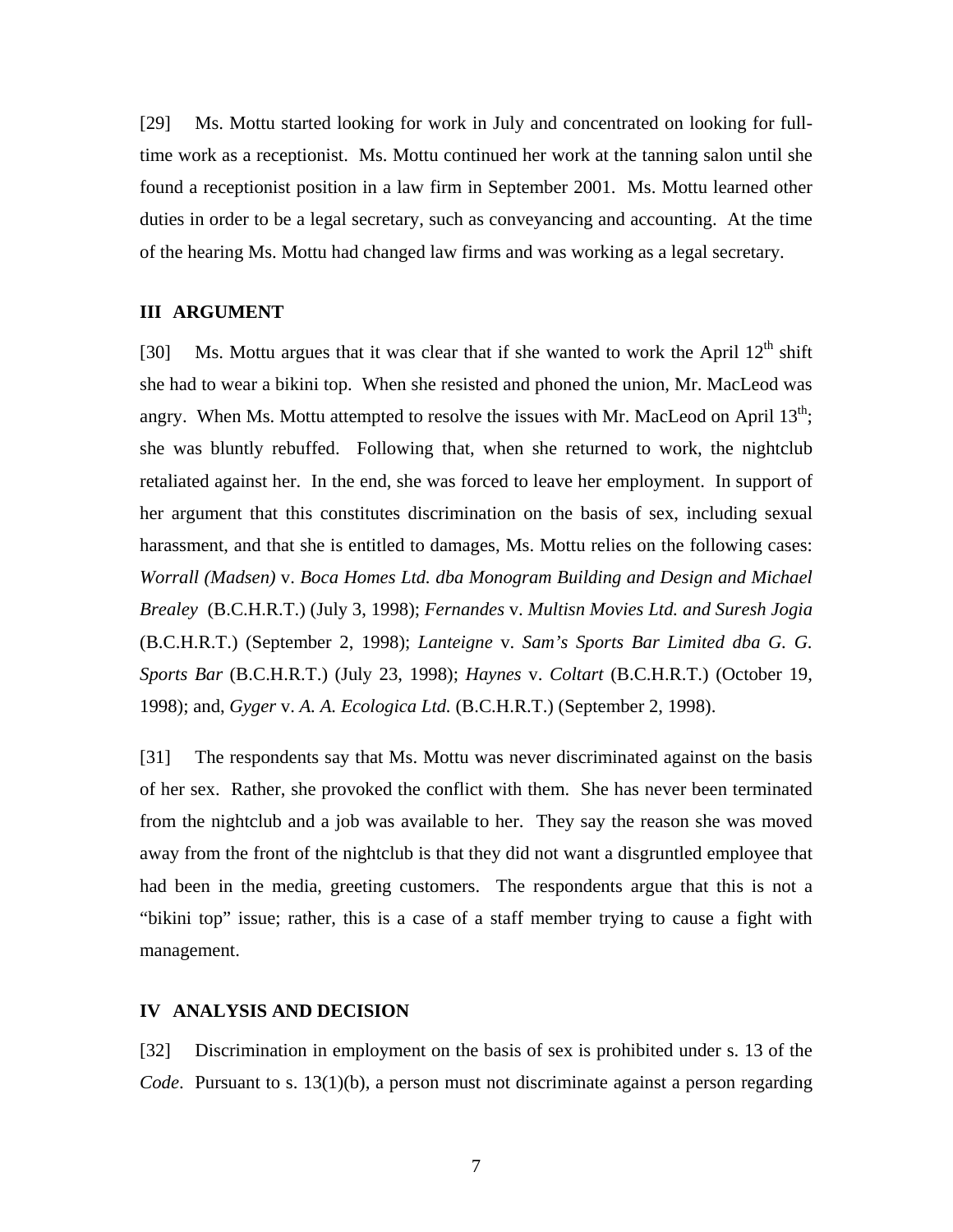employment or any term or condition of employment because of their sex. Once a complainant provides evidence of a *prima facie* case, then the burden shifts to the respondent to prove that the prohibited ground was not a factor in its actions or that its conduct was justified under the *Code*. The overall burden is on a complainant to show discrimination on the balance of probabilities. In this particular case, the respondents did not mount a defence to the *prima facie* case.

[33] It is uncontested that the female servers were to wear bikini tops at the BCIT event on April  $12<sup>th</sup>$ . Some of the servers had other tops on over their bikini tops when their shift first started because it was cold.

[34] While there were slightly different versions of the words used in the conversation between Ms. Mottu and Mr. MacLeod on April  $11<sup>th</sup>$ , there was no question that Ms. Mottu was given a choice, either to wear the bikini top and work her shift, or she would be replaced. In other words, if she did not conform to the chosen dress for the evening, she would lose her scheduled shift and the associated pay and tips.

[35] Ms. Mottu chose to challenge the requirement to wear the bikini top, and contacted her union, who in turn contacted the nightclub. I find that was what caused Mr. MacLeod to act as he did.

[36] Mr. MacLeod argued that he had a marketing reason for not having the drink special at the beer barrel. That was, he wanted the more expensive drinks to be more accessible than the special, which he was going to sell only from the main bar. However, that does not explain why, after Ms. Mottu left, Kim was allowed to sell the drink special. Mr. MacLeod tried to suggest that he allowed Kim to sell the drink special because she was inexperienced with working a beer barrel and that selling the drink special at the beer barrel would attract people. Yet, that does not explain why selling three products instead of two, and the high volume of the drink special, would make it an easier job for an inexperienced server on the beer barrel.

[37] There were also slightly different versions of the actual words used in the meeting between Ms. Mottu and Mr. MacLeod on April  $13<sup>th</sup>$ . What was clear, however, was that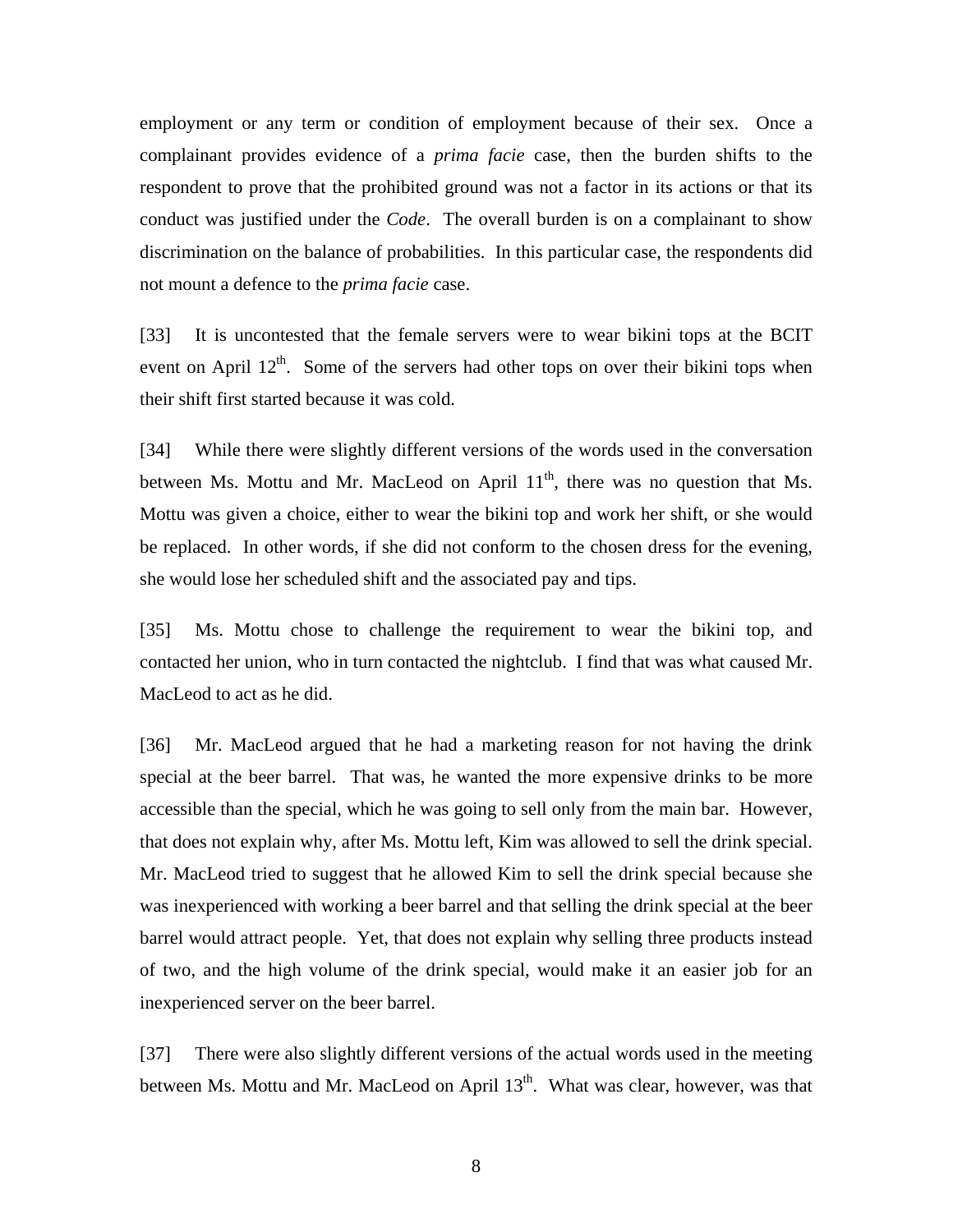Mr. MacLeod expressed his annoyance that Ms. Mottu had gone to the union and not talked to him first. From the expressions used by Mr. MacLeod in the meeting, Ms. Mottu, already upset about the events of April  $12<sup>th</sup>$ , took it to mean she was fired. Although that was not the case, as clarified on April  $14<sup>th</sup>$ , Mr. MacLeod nevertheless retaliated against her in the following days of her employment.

[38] First, when she arrived on April  $14<sup>th</sup>$ , she received two disciplinary letters, one for being late that day and one for her absence on April  $13<sup>th</sup>$ . Then, Ms. Mottu was taken off the beer barrel, where she had a good performance and earned lucrative tips. She was relegated to an out of the way location in the nightclub, selling an unpopular drink. That continued until she finally stopped working on May 19, 2001. In the meantime, the nightclub reduced her hours of work, starting April  $27<sup>th</sup>$ . In addition, comments were made by Jason MacLeod and Mr. Jahnke.

[39] Taking all of those circumstances into account, I find that the nightclub was trying to force Ms. Mottu to quit. Likely, it realized it could not fire her without causing further media coverage, and its reputation and its business might be affected.

[40] Mr. MacLeod said that the decision to wear bikini tops was a decision of the female servers, but Ms. Mottu was not involved in that decision. However, what the nightclub staff wore on April  $12<sup>th</sup>$  had to be approved by Mr. MacLeod. He condoned the servers wearing the bikini tops. When Ms. Mottu asked on the phone if she could wear a dress over top, the answer was no, she had to wear the bikini top. If she felt uncomfortable she was told someone else could work her shift. When she agreed to work the shift and then appeared at work in an outfit that did not conform to the required dress for the evening, she was immediately retaliated against by not being allowed to sell the drink special. She was latterly given two unwarranted disciplinary letters, and relegated to a degrading and inferior job.

[41] Dress code requirements based on sex have been found to constitute discrimination on the basis of sex. (see: *Doherty and Meehan* v. *Lodger's International Ltd.* (N.B. 1981), 3 C.H.R.R. D/628; *Giouvanoudis* v. *Golden Fleece Resaurant & Tavern Ltd.* (Ont. 1984), 5 C.H.R.R. D/2978; and, *Ballentyne* v. *Molly 'N' Me Tavern*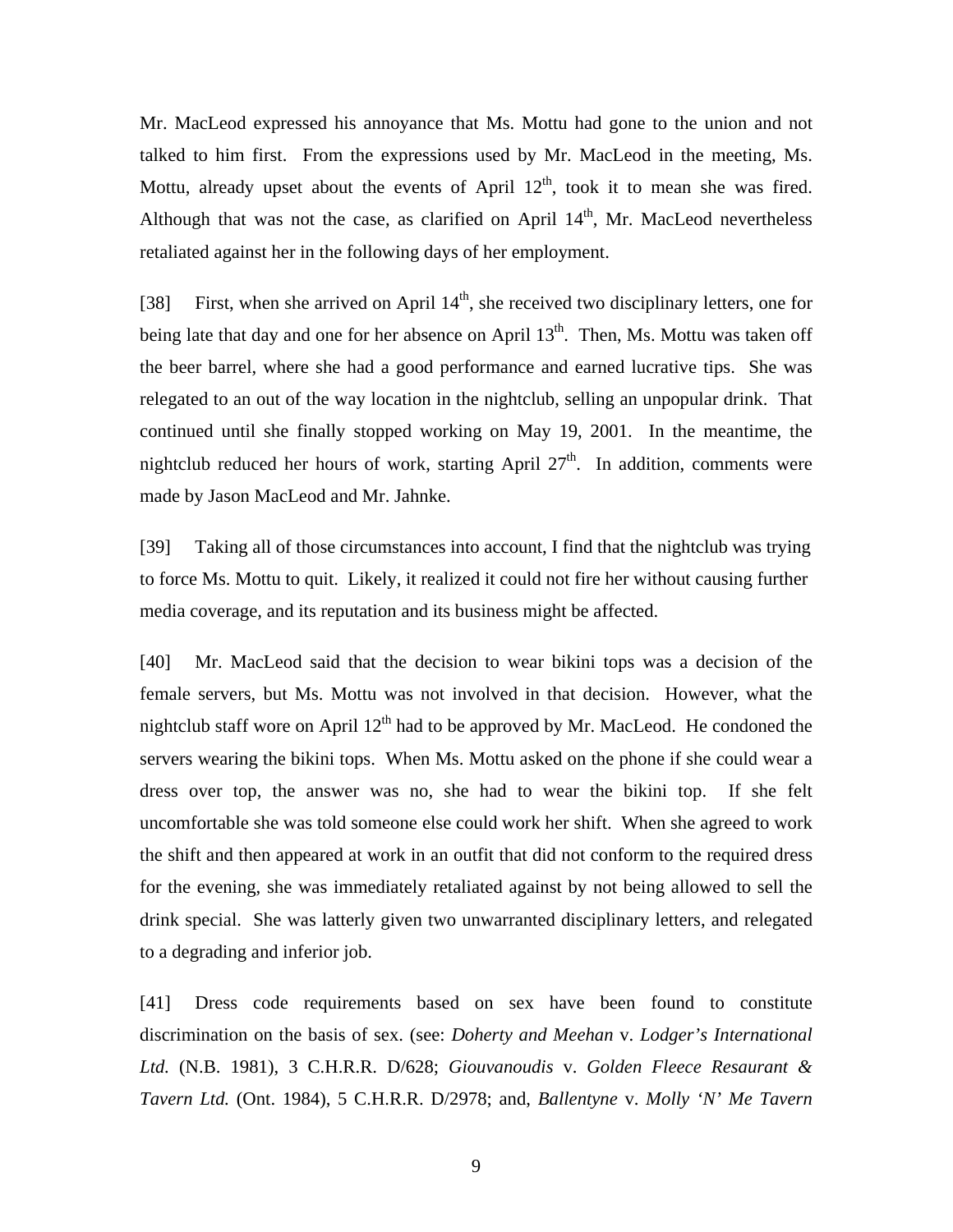(Ont. 1982), 4 C.H.R.R. D/1191). Ms. Mottu chose not to wear an outfit that was gender specific and that she believed was sexual in nature. I compare this to the fact the male bartenders and door staff were not required to wear something that was gender-specific or carried sexual connotations. I find this constitutes discriminatory conduct and that the actions of the respondents on and after the incident of April  $12<sup>th</sup>$  constitute discrimination against Ms. Mottu in the terms of her employment based on her sex.

[42] Mr. MacLeod's explanation of his reason for moving Ms. Mottu and reducing her shifts was that he was unhappy that she had gone to the union and perhaps the press about the bikini issue. I find, however, that her dong so was so inextricably linked with her discomfort around the dress code requirement that it was a factor in the respondents' decisions regarding her employment.

## **V REMEDY**

man and the contract of the

man and the contract of the

[43] Section 37(2) of the *Code* provides me with the authority to award remedies where I find the complaint is justified. The remedies sought by Ms. Mottu are covered by the following provisions:

- (2) If the member or panel determines that the complaint is justified, the member or panel
	- (a) must order the person that contravened this Code to cease the contravention and to refrain from committing the same or a similar contravention,
	- (d) if the person discriminated against is a party to the complaint, or is an identifiable member of a group or class on behalf of which a complaint is filed, may order the person that contravened this Code to do one or more of the following:
		- (ii) compensate the person discriminated against for all, or a part the member or panel determines, of any wages or salary lost, or expenses incurred, by the contravention;
		- (iii) pay to the person discriminated against an amount that the member or panel considers appropriate to compensate that person for injury to dignity, feelings and self respect or to any of them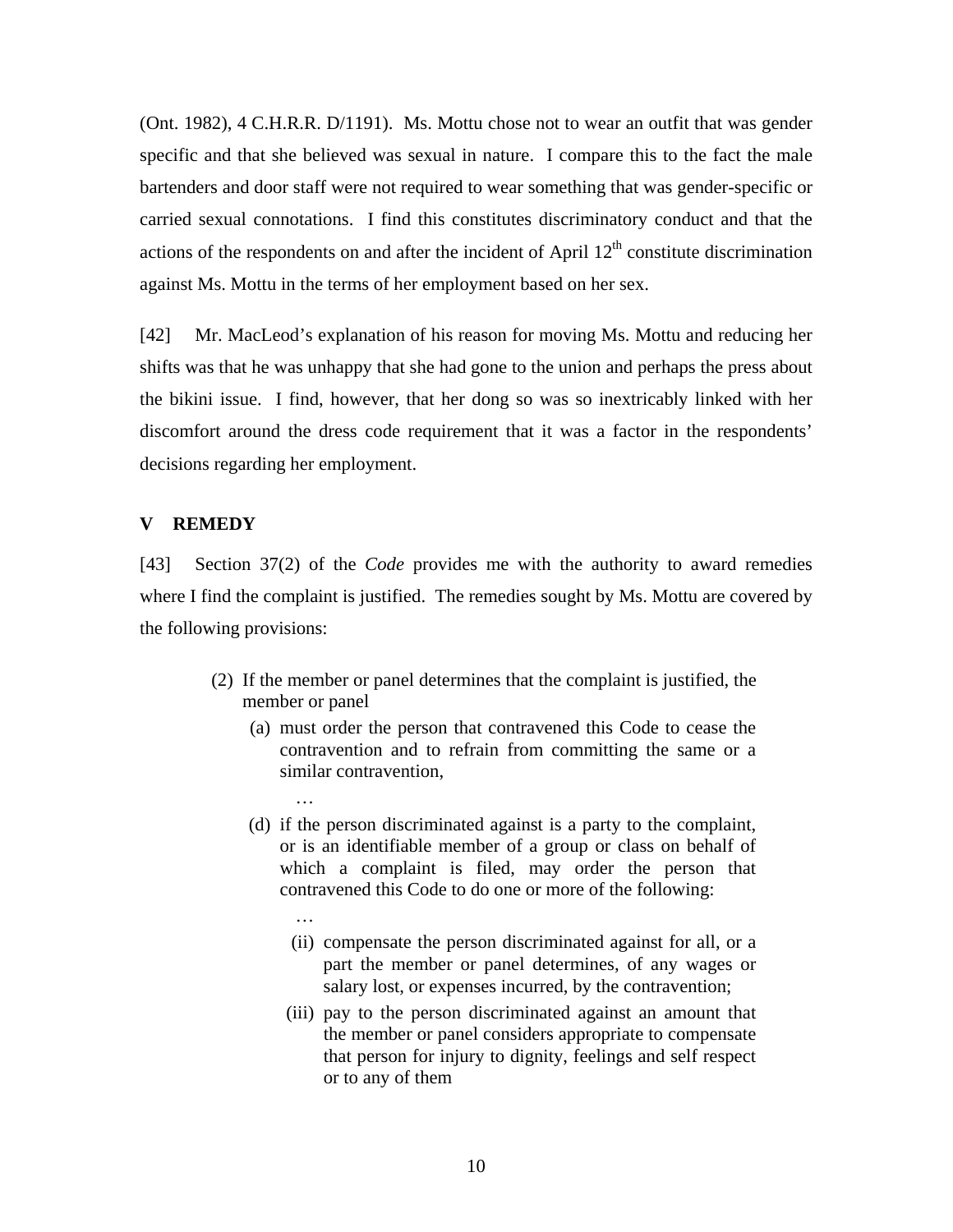#### *Order Under s. 37(2)(a)*

[44] An award under s  $.37(2)(a)$  is mandatory when discrimination is found and I so order the respondent to cease the contravention and refrain from committing the same or similar contravention.

### *Order Under s. 37(2)(d)(ii)*

[45] Ms. Mottu seeks lost wages from April  $12<sup>th</sup>$  to the end of May, and for the months of June, July and August. The lost wages between April  $12<sup>th</sup>$  and May  $26<sup>th</sup>$  total \$367.97. Ms. Mottu is also seeking lost tips for that same period in the amount of \$1,350.00. The amount being sought for the summer months for wages and lost tips is \$3,600.00. The total claim for lost wages and tips is \$5,317.97.

[46] Ms. Mottu had a duty to mitigate her loss during the period of time she was only working at the tanning salon. I had no evidence what job searches she made during the summer months. I did have evidence from Ms. Mottu's doctor that he advised she stop working at the nightclub "for the time being". He does not put a time period around the medical leave. In any event, the medical leave would not have been necessary if the nightclub had not acted in the manner it had. I am therefore prepared to award some of the wage loss being sought for the summer months, but not all three months.

[47] In addition, I only have Ms. Mottu's oral evidence about what tips she actually earned. I have no written record or any income tax information. On the other hand, if the amounts she said she earned seemed unrealistic to the respondents, Ms. Pershick could have provided some evidence to refute Ms. Mottu's evidence. Ms. Mottu is asking for \$75.00 for each Friday shift lost, \$125.00 for each Saturday shift lost and \$150.00 for April  $12^{th}$ .

[48] Pursuant to s.  $37(2)(d)(ii)$ , I find it is appropriate to compensate Ms. Mottu for the lost wages and tips from April  $12<sup>th</sup>$  to May  $26<sup>th</sup>$ , and one additional month of lost wages and tips, for a total of \$2,917.97. Further, I award interest, at banker's prime rate, on the amount awarded for lost wages and tips calculated in accordance with the *Court Order Interest Act*, RSBC 1996, c.79, as amended.